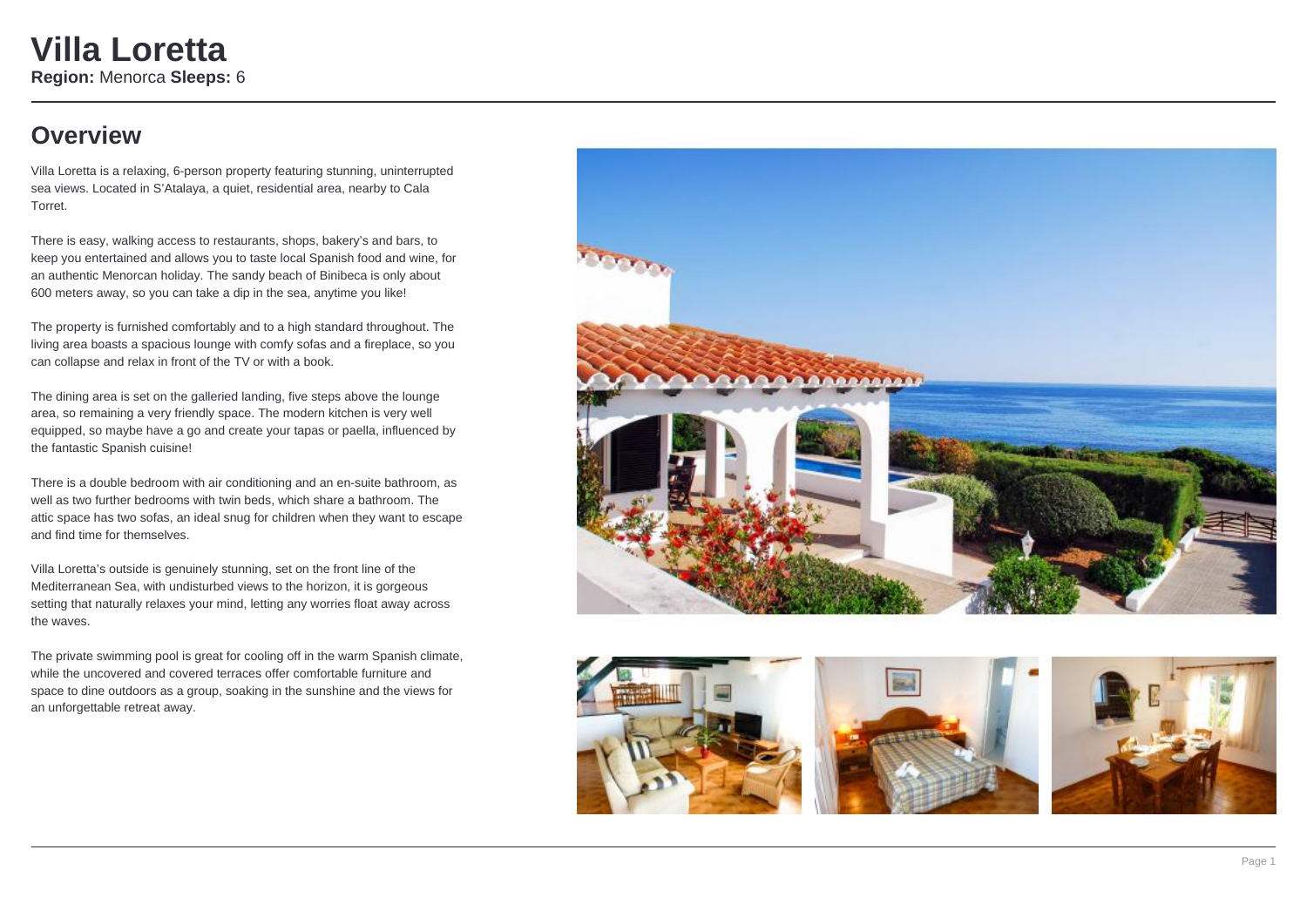### **Facilities**

Private Pool • Beach Nearby • Ideal for Babies & Toddlers • Ideal for Kids

- Ideal for Teens Wi-Fi/Internet Air-Con Walk to Beach Walk to
- Village Walk to Restaurant <1hr to Airport BBQ Safety Deposit Box
- Ground Floor Bed & Bath Satellite TV DVD Cot(s) High Chair(s)
- Waterfront Outstanding Landscapes Outdoor Pursuit & Activities •

Tourist Towns & Villages • Boat Trips • Seafront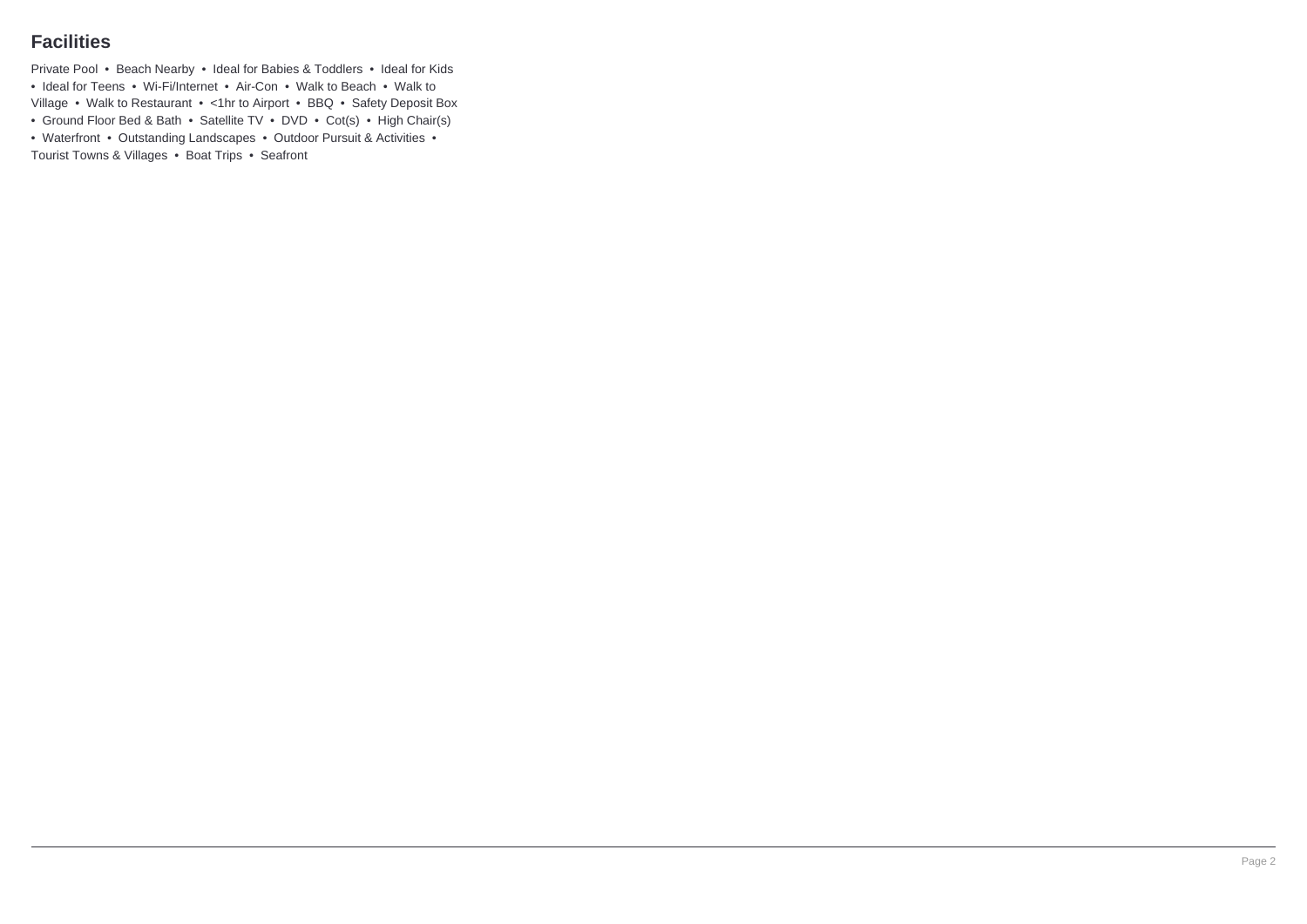# **Interior & Grounds**

### **The Villa**

Villa Loretta is situated in a prime front-line position, between Binibeca and Punta Prima and offers superb sea views. Binibeca with it's lovely sandy beach is 1km away and the commercial centre 600 m. The Villa is a large airy property, built to a high standard and comfortably furnished.

#### Ground Floor

- Lounge with access to main covered terrace
- Bedroom with two single beds
- Bedroom with two single beds
- Full bathroom

#### Mezzanine Level

- Dining area for 8 people
- Kitchen with washing room (Dishwasher, Microwave, Ceramic hob,
- Fridge/freezer, Electric oven, Washing machine, Dryer)
- Master bedroom with double bed, access to a terrace and en-suite bathroom
- Access to little attic with sofas

#### Exterior Grounds

- Private swimming pool (9 x 4 m)
- Large garden and terraced area
- Various sun loungers
- Outdoor dining
- Covered terrace
- Garden furniture
- Various parasols
- Barbecue

#### **Additional Facilities**

- Wi-Fi connection
- Air conditioning
- Satellite TV
- DVD player
- Hihj chair
- Safe box
- Fans
- Cot

Registration Number: VT453ME







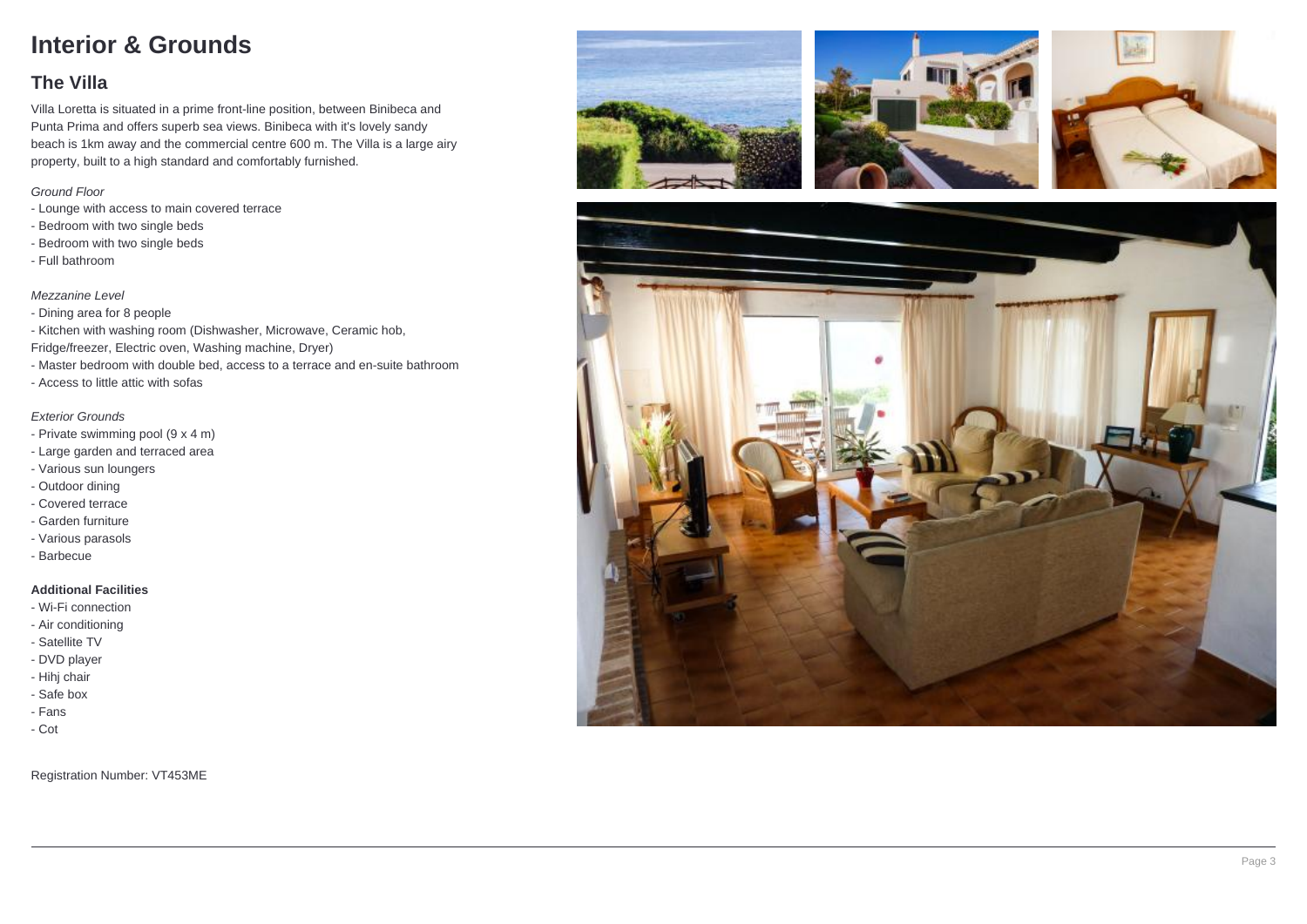## **Location & Local Information**

Menorca is a popular holiday destination and for good reason! There are unspoilt, idyllic beaches with turquoise water and glistening sand which are very hard to resist. Outside of peak season, it is still often warm enough to sit out in the sun and enjoy and explore the beautiful coastline.

The island encourages sustainable tourism, with plenty of opportunities for activities such as walking, cycling or riding. The ancient coastal paths have been restored, linking the various, picturesque coves that scatter the coastline. With something for everyone, holidays in Menorca are ideal for families and groups of friends.

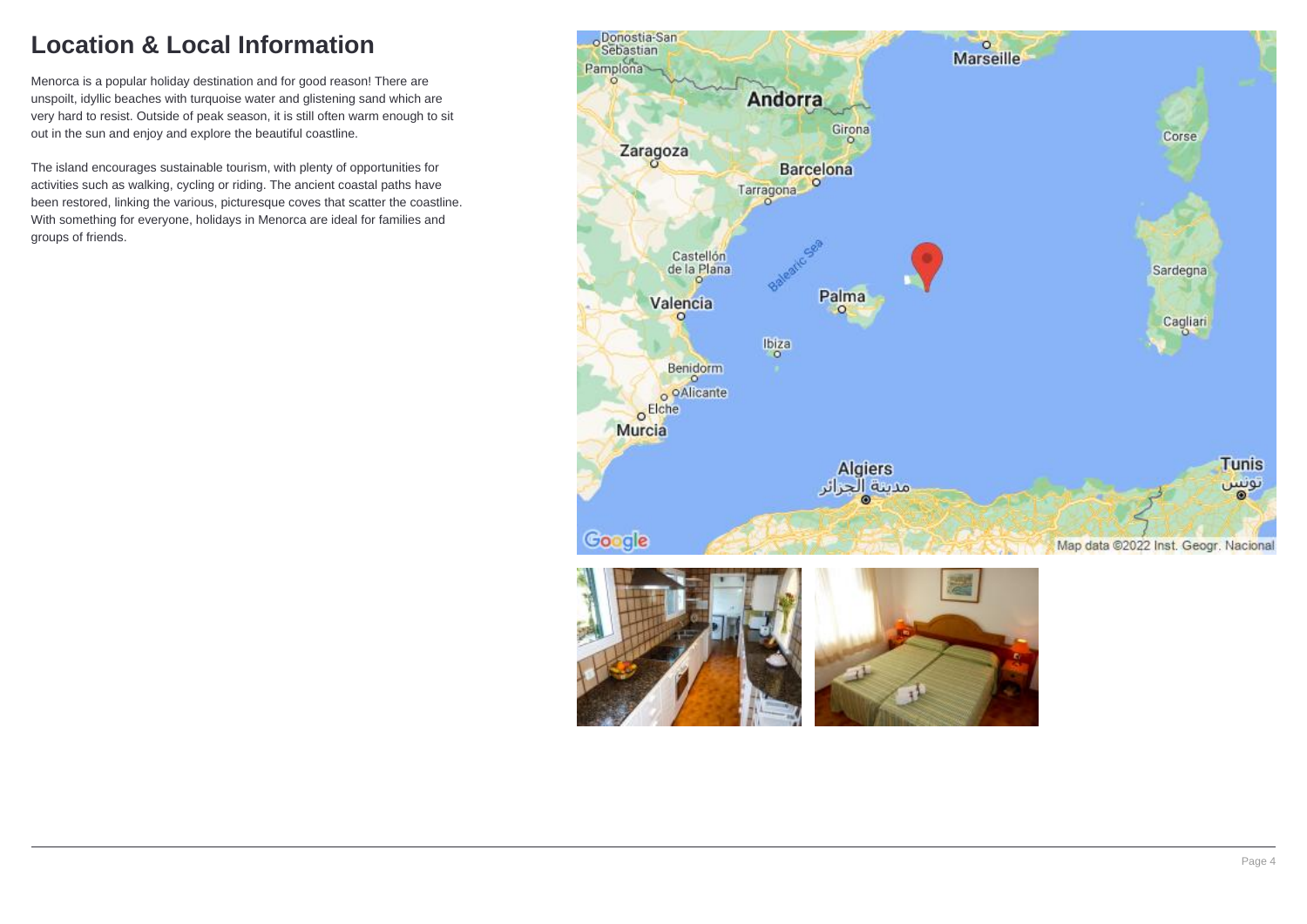This area of Binibeca is divided up into several sections and to the east, is Cala Torret. This is where you will find the Tourist information centre, and a fantastic Bakery and café. There is also a good supermarket and some lovely restaurants.

Just on the edge of Cala Torret and Bininbeca Nou, you will find Binibeca Diving Club which offers boat and also very popular snorkelling courses. You can also hire a kayak here too. There are eating establishment and seating along with a concrete pier head which is ideal for a refreshing drink looking over the sea.

Binibeca Nou is an area behind the beach where there are mainly single story villas, with stunning views of the sea. If Tennis is your game, you will find some tennis courts in Binibeca Nou.

In the summer months, you may well catch the mobile pizza van situated on the Car Park of Binibeca Beach.

The Mobile Pizza Al Vuel tends to arrive at the car park at about 11 am in the morning and leaves around 10 pm (depending on weather etc..) You can sit outside using the table and chairs supplied by Pizza Al Vuel. Very Popular

Also alongside, the car park is the also popular ice cream store near to the car park entrance. You can buy all the regular makes of ice creams plus a fantastic assortment of Ice Cream to try out.

There is also a lovely calm cove with crystal blue waters. Also nearby, the very popular Binibeca beach which is backed by windswept sand dunes and shrubland.

Binibeca beach is situated in the middle of Binibeca Vell and the next village Cala Torret down the coast.

### **Local Amenities**

| <b>Nearest Airport</b>    | <b>Menorca Airport</b><br>(15 km)  |
|---------------------------|------------------------------------|
| <b>Nearest Ferry Port</b> | <b>Mahon Ferry Port</b><br>(14 km) |
| Nearest Village           | <b>Cala Torret</b><br>(600 M)      |
| <b>Nearest Town/City</b>  | <b>Sant Lluis</b><br>(6 km)        |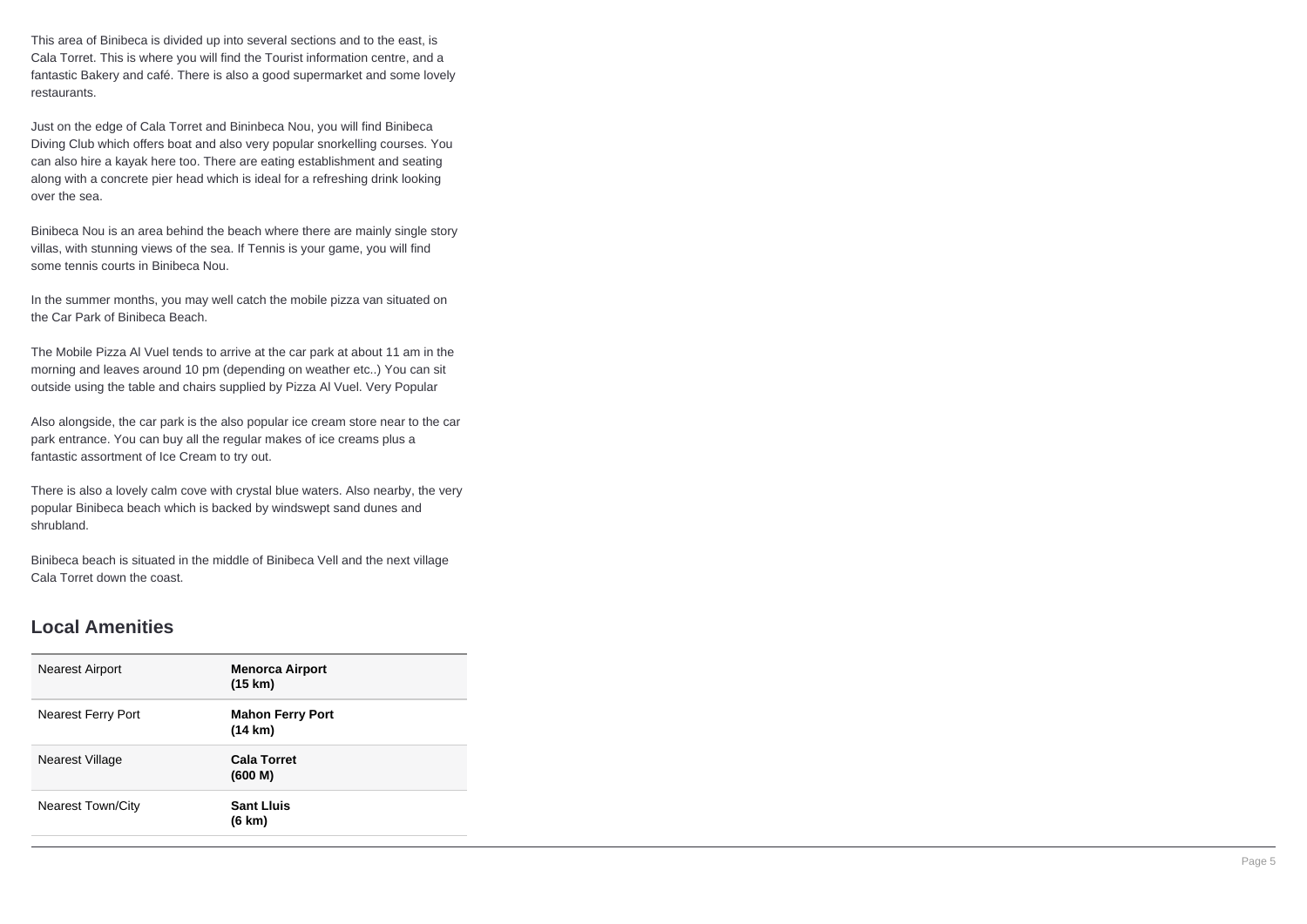| <b>Nearest Restaurant</b>  | <b>Restaurante En Caragol</b><br>(850 m)   |
|----------------------------|--------------------------------------------|
| Nearest Bar/Pub            | Paupa Bar<br>(850 m)                       |
| <b>Nearest Supermarket</b> | <b>Supermercado Cala Torret</b><br>(600 m) |
| Nearest Beach              | Cala Torret<br>(400 m)                     |
| Nearest Golf               | <b>Golf Son Parc Menorca</b><br>(32 km)    |
| <b>Nearest Tennis</b>      | <b>Mahon Tennis Club</b><br>(11 km)        |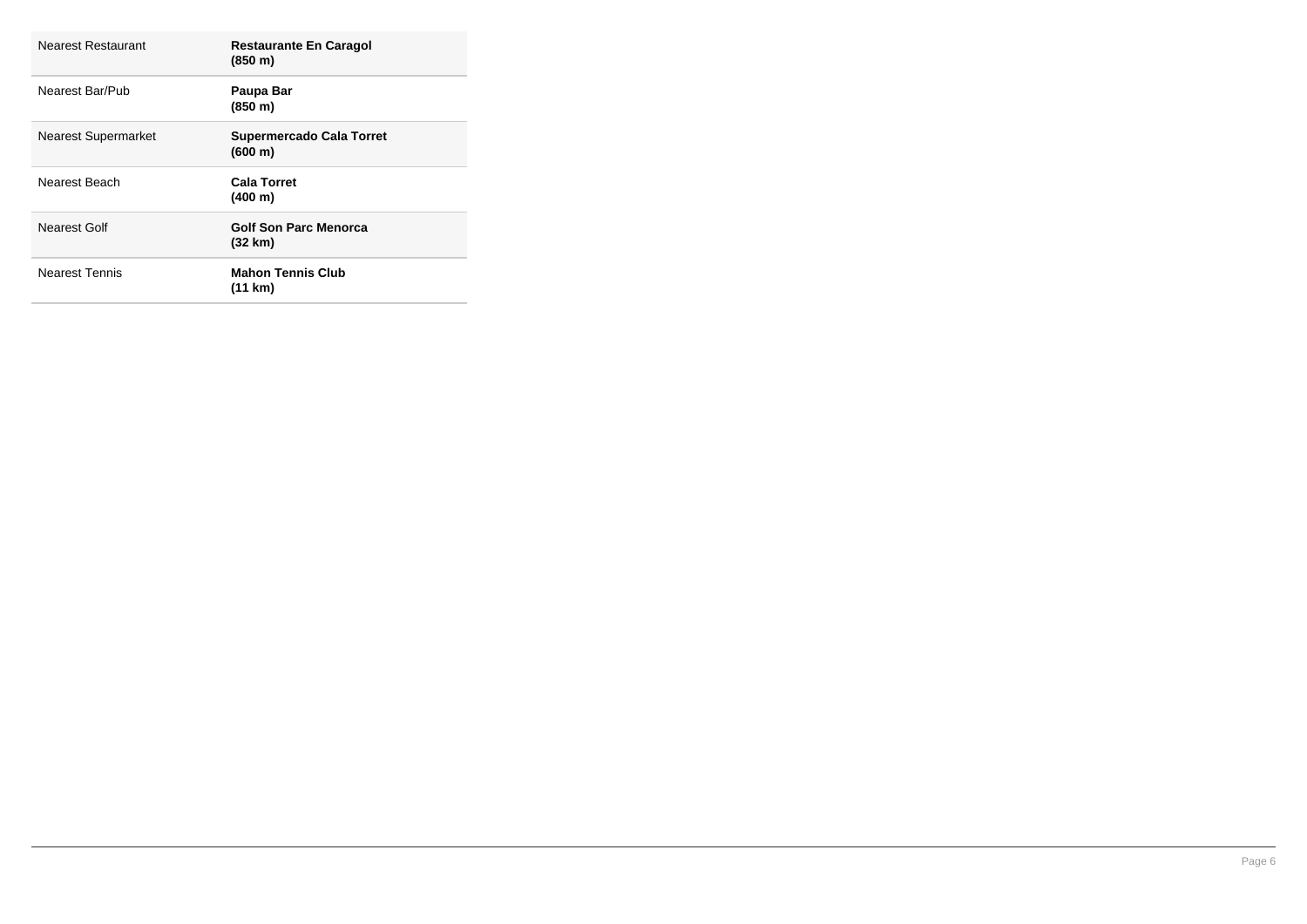### **What Oliver loves…**

- Stunning, uninterrupted sea views, to allow you to relax in peace and tranquility
- Sociable, open-plan living spaces ideal for families
- Walking distance from restaurants, shops, bakeries and bars

### **What you should know…**

- The fabulous location does mean there are neighbouring properties, also making the most of the sunning sea views
- Make sure you take a visit to the lovely Binibeca, sandy beach, only a short distance away